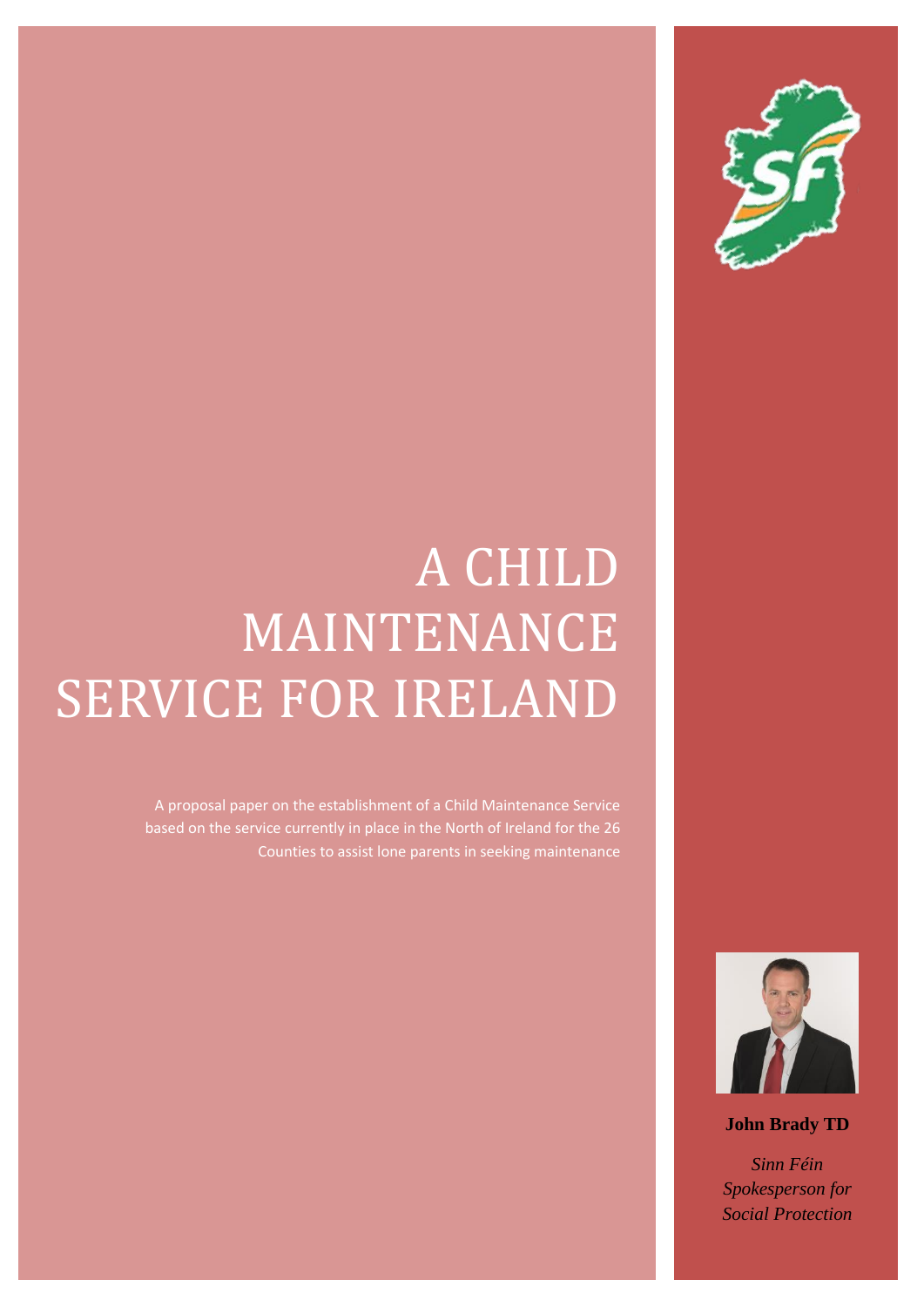#### **1. Introduction**

To its shame, Ireland has an appalling track record when it comes to supporting lone parents and their families. In fact, successive Governments have not only failed lone parents but they have taken policy decisions that have made life more difficult for them and their children. Typically, thanks to Government policy, lone parents are either unemployed or underemployed trapped in low paid precarious part time work; living in poverty and struggling to afford basic necessities. In many cases, access to and affordability of adequate childcare are huge barriers when it comes to lone parents either returning to education or gaining full time employment. Added to this, is the lack of financial supports available to assist lone parents especially, since the changes to the One Parent Family Payment.

Budget 2012 saw the announcement of changes to the One Parent Family Payment by Fine Gael and the Labour Party as part of cost saving measures. As a result of these changes, from 2014, the One Parent Family Payment was only payable to lone parents with children below the age of seven. While, the Minister at the time, Joan Burton had promised that no such change would be implemented until a Scandinavian type childcare service was in place, the changes went ahead regardless.

Recent figures from the CSO's Survey on Income & Living Conditions (SILC) tells us that 26.2% of

children in lone parent families are living in consistent poverty, more than three times the rate of consistent poverty among their counterparts living in two parent families. $<sup>1</sup>$  Further to this,</sup> SILC data also showed that the 'at risk of poverty' rate for households with one adult and one or more children aged under 18 is 36.2%. Those same households also had the



1

<sup>&</sup>lt;sup>1</sup> CSO: Survey on Income & Living Conditions

http://www.cso.ie/en/releasesandpublications/er/silc/surveyonincomeandlivingconditions2015/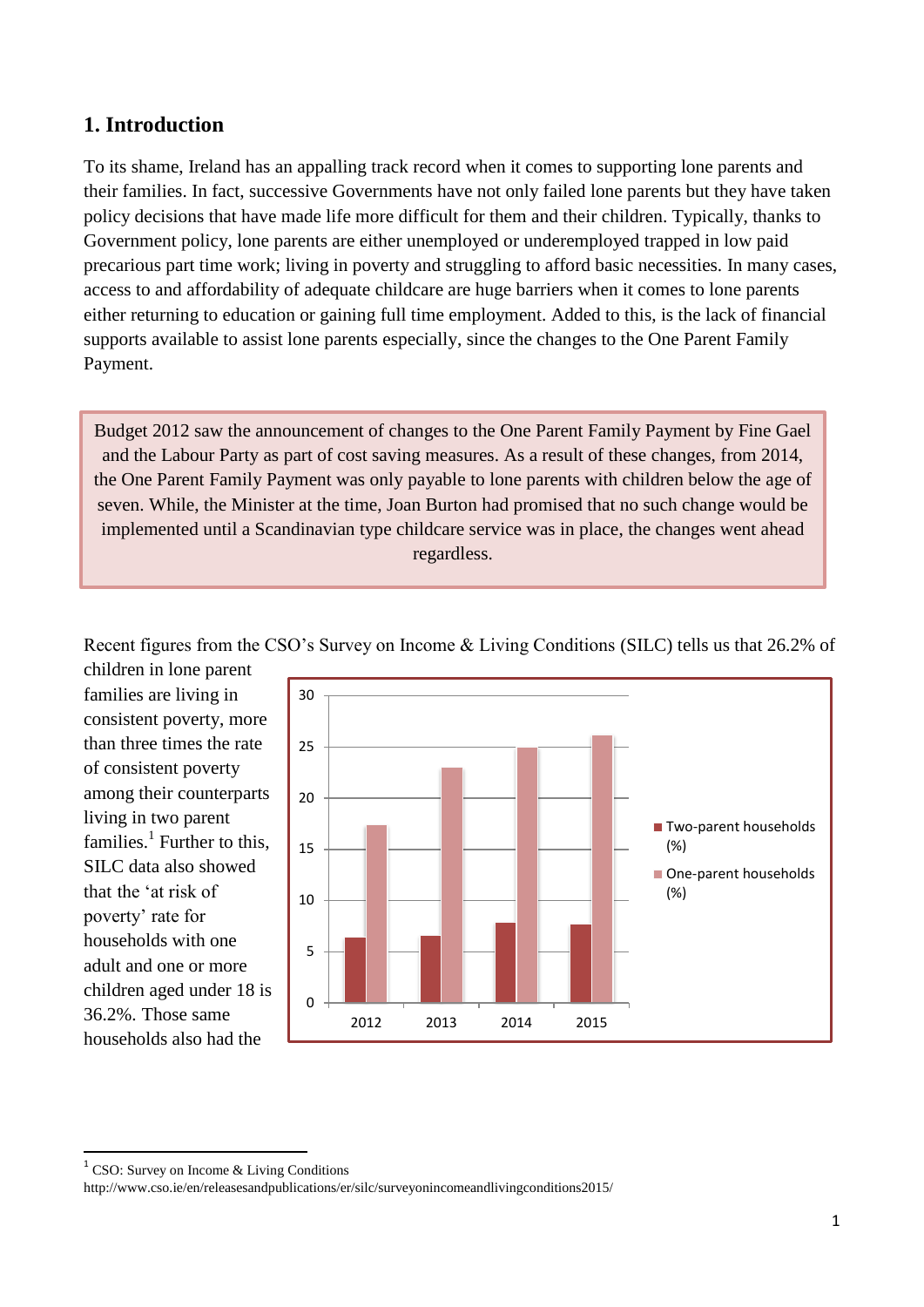highest deprivation rate in 2015 at 57.9%. The chart<sup>2</sup> (insert) shows the levels of consistent poverty among one parent and two parent households between the years 2012 and 2015. Year on year, there is clear evidence that the consistent rate of poverty is highest among lone parent families.

While, there is no one measure that will tackle this consistent poverty rate on its own, it is well recognised that child maintenance has a role to play. Research (Hakovirta, 2011)<sup>3</sup> has shown that in the U.K, there was a 30% reduction in the poverty gap as a result of child maintenance payments (where there was compliance with orders). This research concluded that child maintenance "has a relatively large impact in reducing child poverty for those who receive it."

For this reason, Sinn Féin believes that a child maintenance service similar to that which is operating in the North of Ireland should be established here.

### **2. Child Maintenance: the current situation**

In March 2017 the United Nations published its report on the 'Convention on the Elimination of All Forms of Discrimination against Women' making a number of recommendations for Ireland. One such recommendation read:

*"Consider establishing a statutory maintenance authority and prescribing amounts for child maintenance in order to reduce the burden on women of having to litigate to seek child maintenance orders."<sup>4</sup>*

Currently, there is no set procedure in place for the collection of child maintenance. The pursuit of child maintenance is left firmly up to the lone parent with no proper assistance from the State. From our discussions with lone parents and lone parent representative organisations we know that securing child maintenance is costly, complex and time consuming for lone parents – so much so, that it actually deters lone parents from seeking it.



The only option in cases where a maintenance agreement cannot be reached by parents is through the Irish court system where the custodial parent seeks a maintenance order from the court. There are a number of issues with this system:

1. Courts will not issue summons for maintenance unless the custodial parent can provide an address for the non-custodial parent – this is not always known

 2 Source: CSO SILC data

<sup>&</sup>lt;sup>3</sup> Hakovirta, Mia: 'Child Maintenance and child poverty: a comparative analysis'

*http://docserver.ingentaconnect.com/deliver/connect/tpp/17598273/v19n3/s5.pdf?expires=1503409171&id=91269084&titleid=75006380&accname= Guest+User&checksum=4A88370ABEDFB8DCB64270C1ADC0F682* 4 'Convention on the Elimination of All Forms of Discrimination against Women':

*http://docstore.ohchr.org/SelfServices/FilesHandler.ashx?enc=6QkG1d%2fPPRiCAqhKb7yhsgA84bcFRy75ulvS2cmS%2f%2bil2Olic4vOOol%2b%2fJ dEApK4Y1bDvfs5hiCDBBEjK%2fEX3%2bio9SY4WyO2qG7JijYBEmLaDNBkAtODampBJJZhUgVH%2fsStH8n1EM2GaPB3Iu%2bPRA%3d%3d*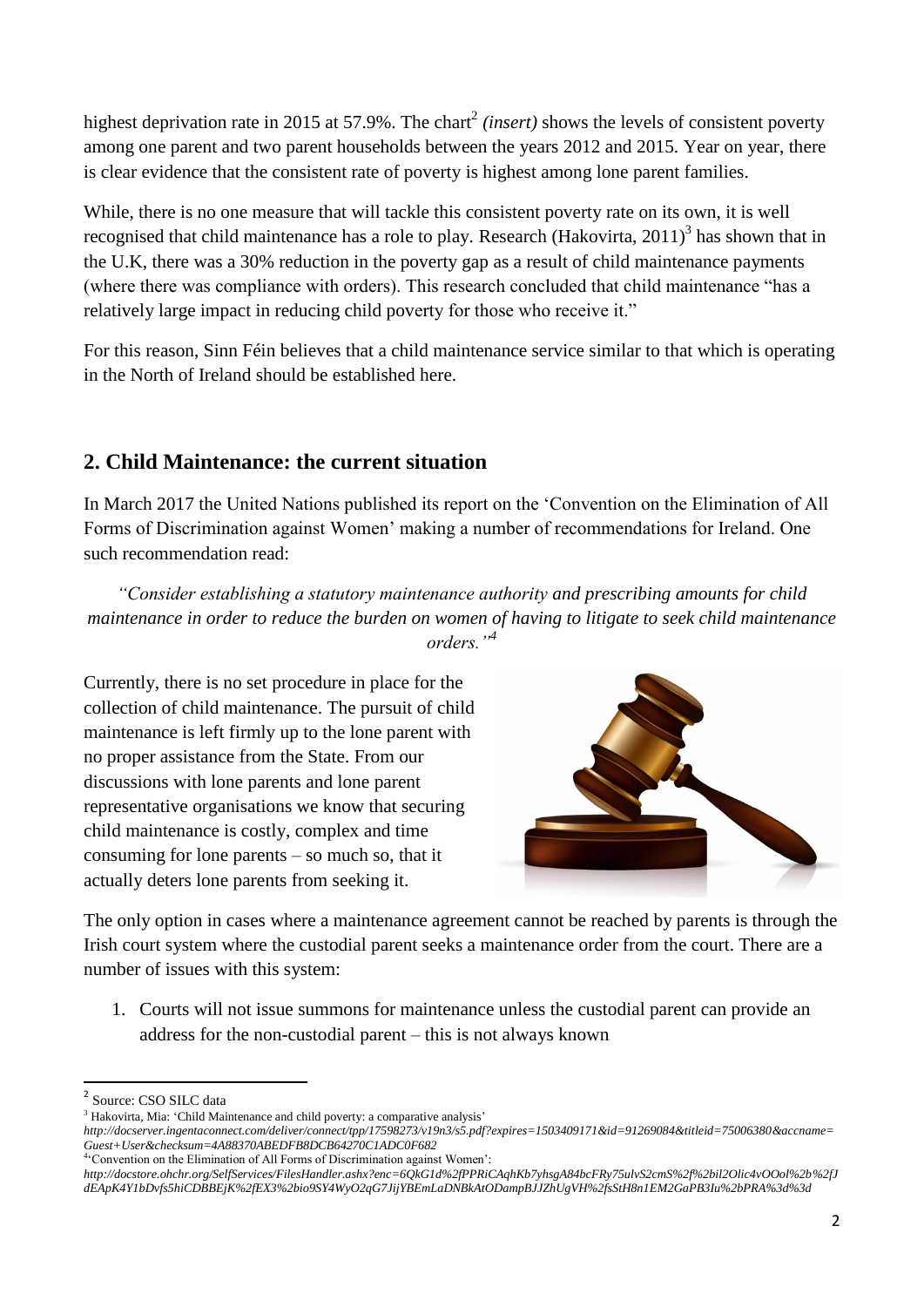- 2. There are no statutory guidelines on the level that maintenance payments should be set instead, they are at the discretion of the court
- 3. If the non-custodial parent fails to comply with the maintenance order, it is up to the custodial parent to issue enforcement proceedings themselves
- 4. If the non-custodial parent fails to appear at court proceedings, a bench warrant is issued but rarely acted upon as there is no prosecuting Garda involved - this then delays any further proceedings while the warrant remains unexecuted

In cases of domestic abuse, it is incomprehensible that a lone parent is expected to pursue his/her expartner (and abuser) for maintenance payments especially, through rigorous and lengthy court proceedings. In these situations, it is more likely and understandable that lone parents will avoid seeking maintenance even though they should not have to.

## **3. A Child Maintenance Service for Ireland: Sinn Féin proposal**

Sinn Féin wants to see the establishment of a Child Maintenance Service (CMS) based on three guiding principles:

- The child/children are central to all child maintenance agreements
- Lone parents are assisted and supported throughout the entire process
- Maintenance is treated as a means to help lift children out of poverty and not as a source of household income

Our proposal would see three options made available to lone parents under the CMS:

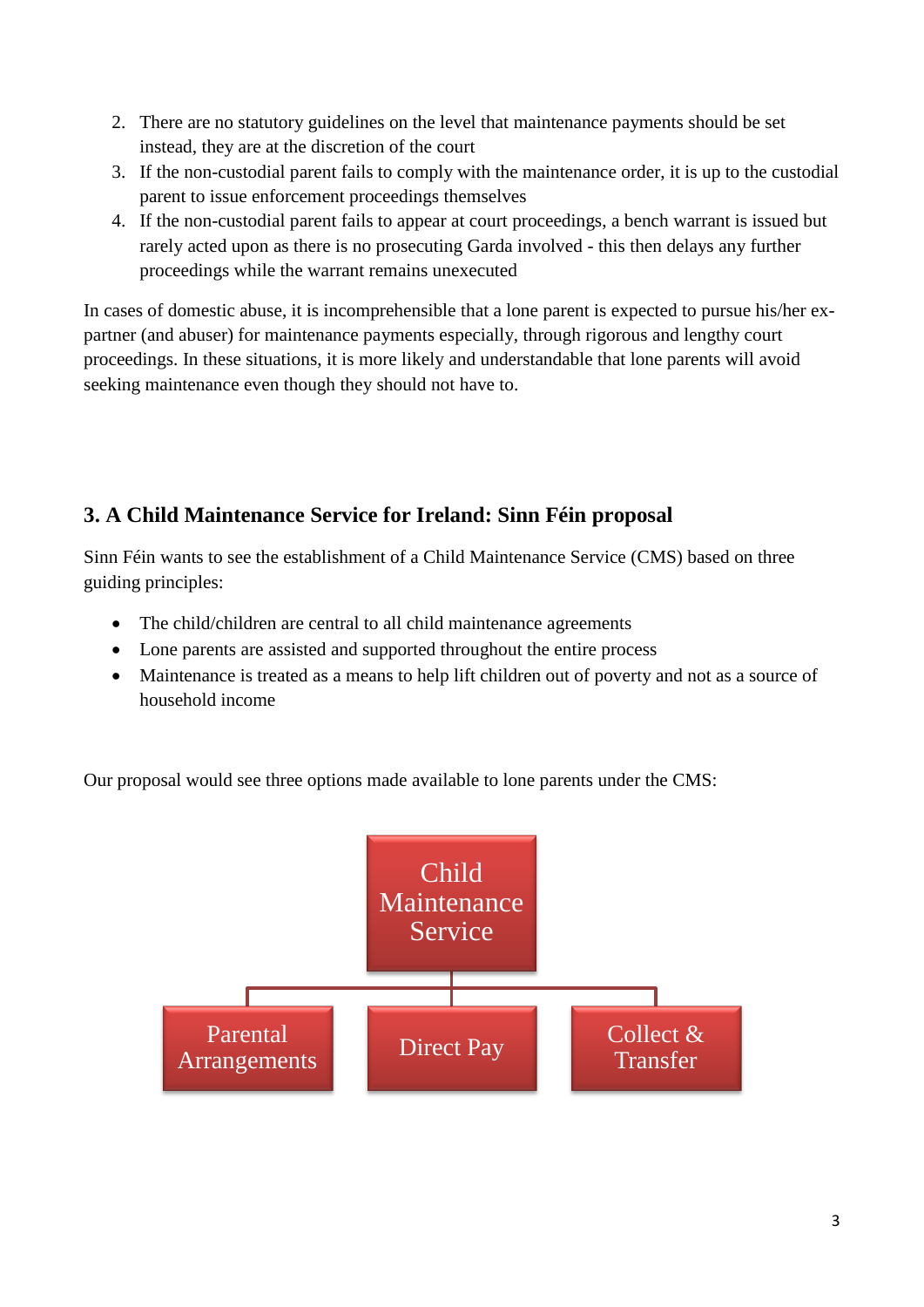#### **1. Parental arrangements:**

While, the CMS will encourage parents to make their own arrangements, this will not be enforced given that the majority of parents will not use the CMS unless they have to. In cases of domestic abuse, parental arrangements will not be put forward as an option and therefore, no lone parent will be expected to make any contact with their ex-partner for maintenance. Parents who are willing to arrange child maintenance themselves can avail of assistance from the CMS who will provide them with free advice, support and information on reaching an agreed payment amount.



### **2. Direct Pay**

This option can be used in cases where the noncustodial parent is willing to pay child maintenance but an agreement on the amount to be paid cannot be reached by the parents. This option will allow the CMS to examine the individual case and calculate the amount to be paid by the non-custodial parent. On arriving at an amount, and where there is



agreement on that amount, this payment will be made directly from the non-custodial parent to the custodial parent.

#### **3. Collect & Transfer**

The third option will allow the CMS to calculate the child maintenance payment, collect the payment from the noncustodial parent and pay it to the other parent. This option will be used in cases where the non-custodial parent refuses to pay child maintenance or it may become the option where child maintenance ceases to be paid under the Direct Pay option. This option will be used automatically in domestic abuse cases.

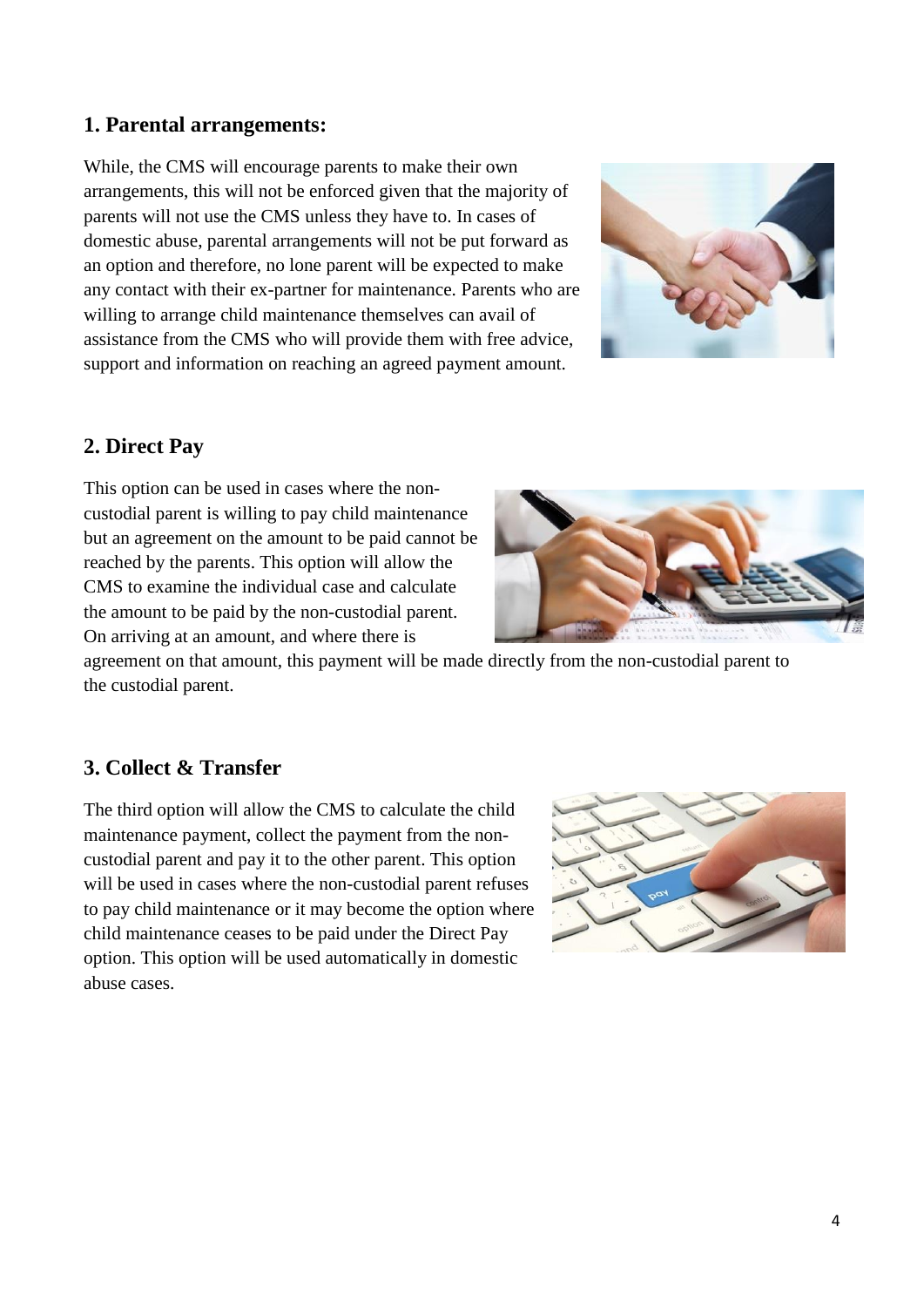| <b>Fees to use the CMS</b>                                   | A fee for lone parents to use this service cannot be justified. We<br>believe that lone parents should not be charged to use this service<br>and we therefore, propose the service is free.                                                                                                                                                                                                                                                                                                                                                                                                                                                                                                                                                                                          |
|--------------------------------------------------------------|--------------------------------------------------------------------------------------------------------------------------------------------------------------------------------------------------------------------------------------------------------------------------------------------------------------------------------------------------------------------------------------------------------------------------------------------------------------------------------------------------------------------------------------------------------------------------------------------------------------------------------------------------------------------------------------------------------------------------------------------------------------------------------------|
| <b>Penalties for Collect &amp;</b><br><b>Transfer option</b> | The Collect & Transfer option will be a last resort for lone parents<br>where the non-custodial parent refuses to pay child maintenance. We<br>therefore, believe that the non-custodial parent should be penalised<br>for this through an added fee. This fee will be set at 20% and would<br>incentivise non-custodial parents to pay child maintenance and<br>therefore, avoid additional penalties.                                                                                                                                                                                                                                                                                                                                                                              |
| <b>Enforcement</b>                                           | The CMS must be relentless in its pursuit of child maintenance on<br>behalf of lone parents. Proper enforcement action not only ensures<br>payments are retrieved but also acts as a deterrent. We must do this<br>from the outset to ensure that we do not allow for the non-<br>compliance experienced in the U.K.<br>We therefore, propose the following:<br>1. Strong enforcement powers, including the ability to deduct<br>child maintenance from earnings, social welfare payments,<br>and bank accounts.<br>2. Instruct bailiffs to collect arrears or seize payments<br>3. Commit to prison<br>In this State, a person can be committed to prison for failing to pay<br>fines including the television licence, failure to pay child<br>maintenance should be no different. |
| <b>Information &amp; Advice</b>                              | It is essential that lone parents are made aware of the CMS and the<br>options available to them if they need to use it. We propose support<br>and information being available both online and over the telephone<br>for all lone parents to avail of especially, in the Direct Pay option.                                                                                                                                                                                                                                                                                                                                                                                                                                                                                          |
| <b>Links to Revenue</b>                                      | We must ensure that there are strong links between Revenue and the<br>CMS. Revenue must be consulted on the establishment of the CMS<br>so there is absolute clarity on what is expected of both parties from<br>the outset. Revenue will also need to advise the CMS on the type of<br>information they can access in order to be of assistance. We also<br>propose that a much broader spectrum of income is examined and<br>not just earned income especially, where a non-custodial parent may<br>own additional property.                                                                                                                                                                                                                                                       |
| <b>Special circumstances -</b><br>domestic abuse victims     | It is particularly important to ensure that victims of domestic abuse<br>are not forced to make contact with the non-custodial parent at any<br>stage in order to seek maintenance. We propose two measures to be<br>put in place in these cases:<br>1. Training for all CMS staff on domestic abuse<br>2. A fast track option for all cases                                                                                                                                                                                                                                                                                                                                                                                                                                         |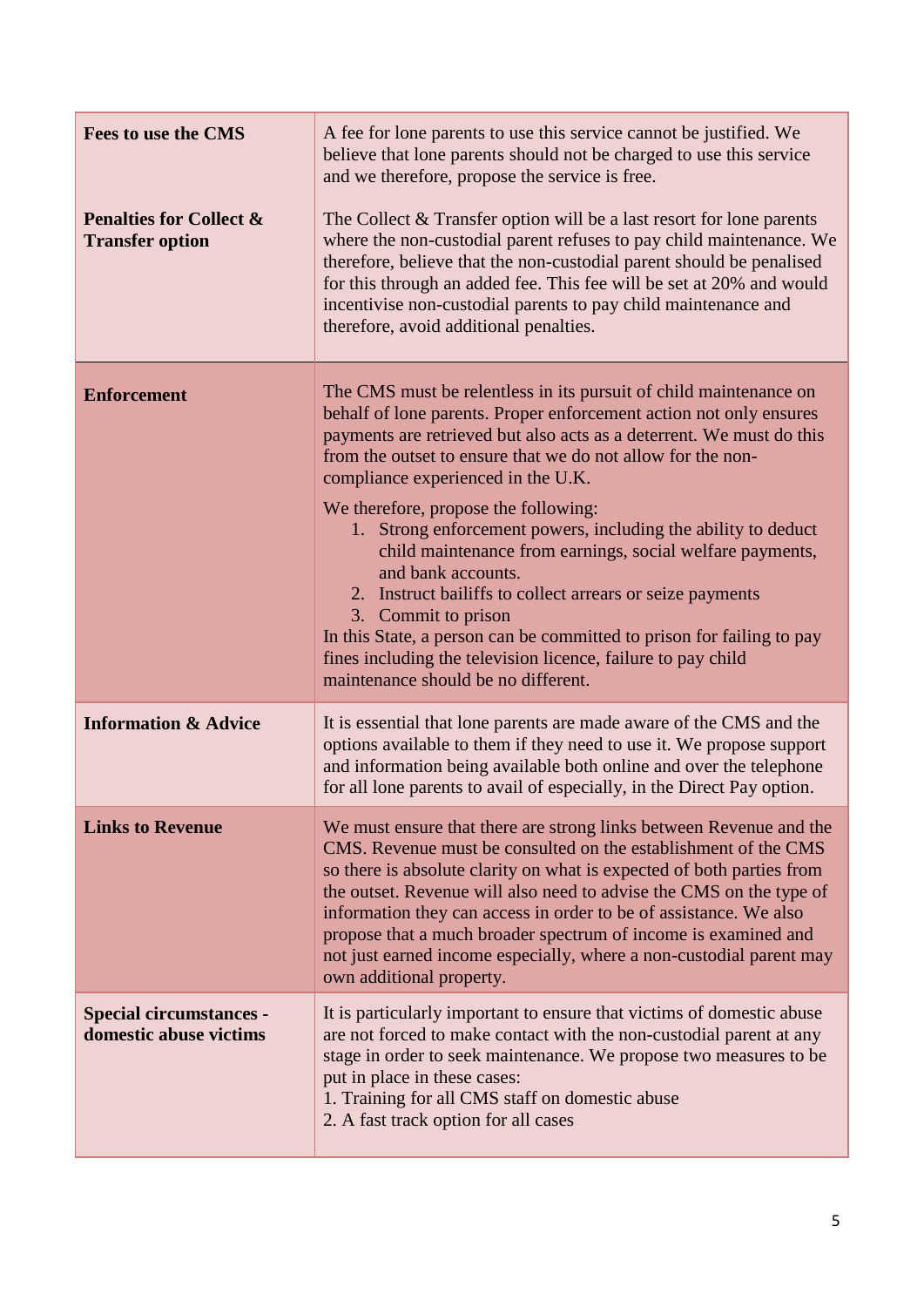### **4. Child Maintenance and other payments**

Child maintenance is not a type of household income and should not be considered as means when it comes to other State supports.

Currently, those in receipt of child maintenance payments are penalised through reduced Rent Supplement and other social welfare payments (such as Jobseekers Transitional Payment, Disability Allowance, and One Parent Family Payment). Once a maintenance order is in place regardless of whether or not it is paid, the maintenance is treated as income calculated as means and therefore, reduces other payments.

This is totally unacceptable. Under our proposal, child maintenance will not be used in the calculation of means towards any other State support.

**Cost:** There will be a one-off initial cost to establish the Child Maintenance Service and annual running costs thereafter. We had sought an estimated set up cost from the Department of Public Expenditure & Reform however; they were unable to provide us with such a figure. We know that the Child Maintenance Service in the U.K costs £230 million per annum but this takes into account the costs of transferring from an old maintenance system. Given that there are over 2 million lone parents in the U.K compared to 218,817 here, the annual running costs once established would be far less.

#### **5. Conclusion**

Every year data shows us that there is a distinct gap in consistent poverty rates among families with two parents and families with one. Children in lone parent families experience greater poverty and greater deprivation. We know that child maintenance payments play a role in reducing child poverty among lone parent families therefore, we must act on this. Leaving lone parents to pursue maintenance is unfair, instead we must support lone parents and their children in securing the maintenance they so badly need and deserve. A Child Maintenance Service will achieve this.